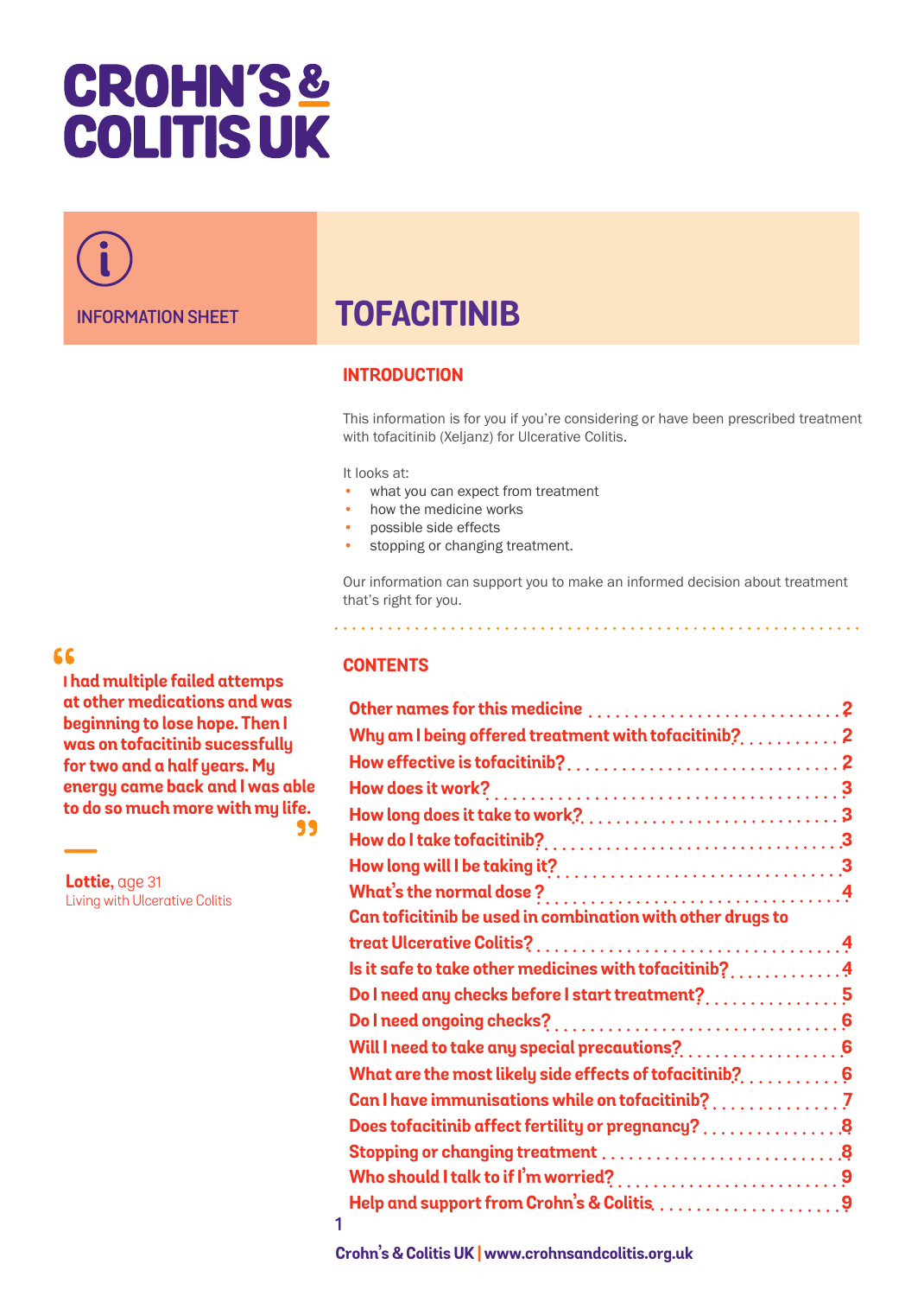#### <span id="page-1-0"></span>**OTHER NAMES FOR THIS MEDICINE**

Tofacitinib is also known by the brand name Xeljanz.

#### **WHY AM I BEING OFFERED TREATMENT WITH TOFACITINIB?**

Tofacitinib is available to treat moderately to severely active Ulcerative Colitis in adults. It can be an option when other treatments including steroids, immunosuppressants (such as azathioprine, mercaptopurine, methotrexate) or biological drugs (infliximab, adalimumab, golimumab, vedolizumab) haven't been effective. Or if other treatments have stopped working or given you side effects that are difficult to manage.

Choosing between tofacitinib, biologic medicines and surgery can be a big decision. Talk to your doctor about the possible advantages and disadvantages of all the options.

**HOW EFFECTIVE IS TOFACITINIB?** 

The aim of treatment with tofacitinib is to:

- reduce inflammation in the gut (bring about remission)
- prevent flares (maintain remission)
- improve your well-being by reducing or stopping symptoms including diarrhoea, bleeding and pain.

Although tofacitinib doesn't work for everyone, several large studies have shown that it can be effective in bringing about and maintaining remission in people with Ulcerative Colitis when other drugs haven't been helpful.

Two large studies found that eight weeks after starting treatment with tofacitinib. around 3 out of 10 people noticed a positive difference and over half of those people were in remission.



#### 3 out of 10 people found a positive difference after eight weeks of taking tofacitinib.

The people who found tofacitinib was effective continued to be monitored for a further year, and at the end of that time 4 out of 10 people were still in remission.

Although this is a new treatment for people with Ulcerative Colitis, tofacitinib has been used as a treatment for people with some types of arthritis for a few years.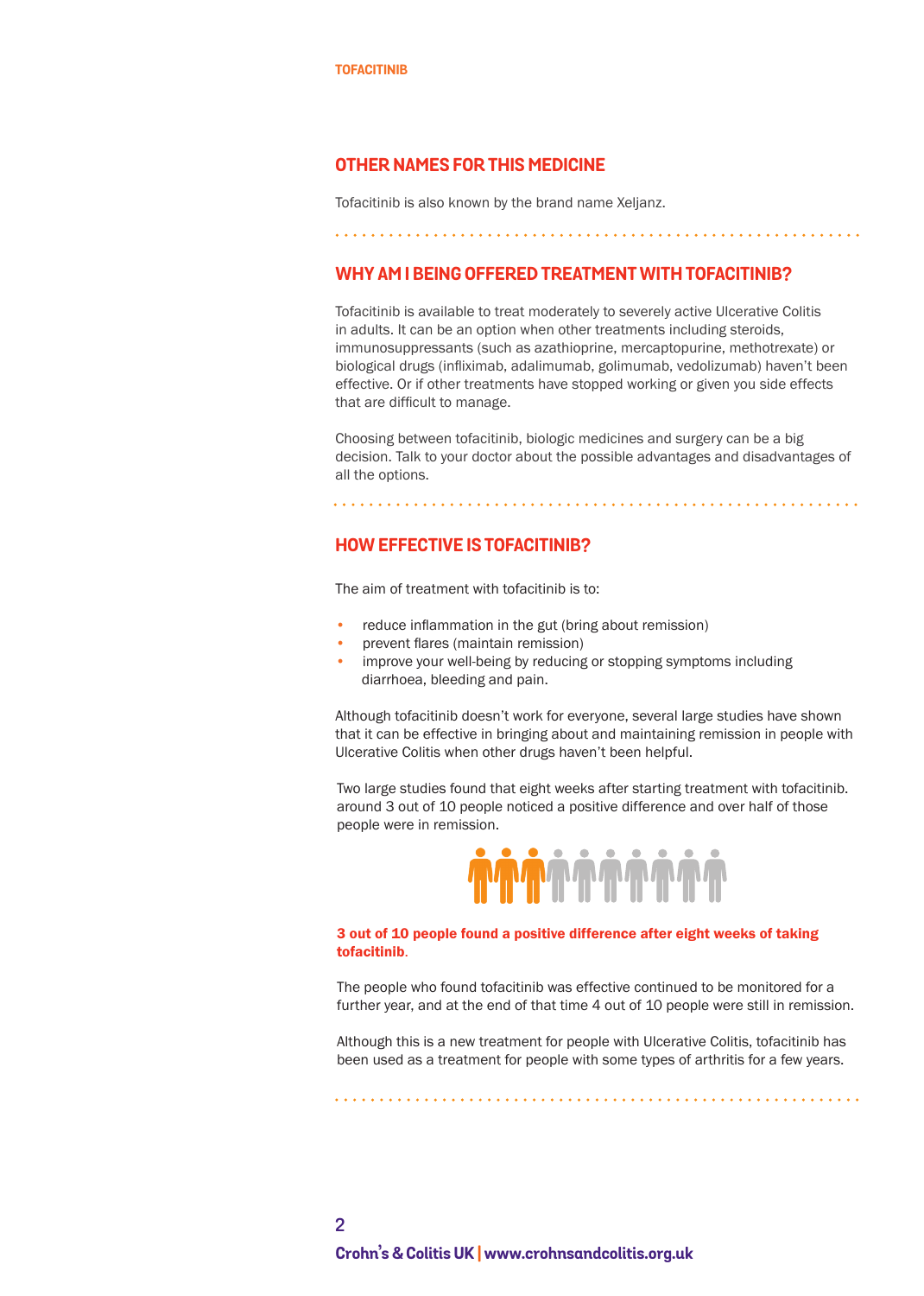#### <span id="page-2-0"></span>**HOW DOES TOFACITINIB WORK?**

Tofacitinib is a type of drug called a Janus kinase (JAK) inhibitor. JAKs are enzymes that are involved in activating the body's immune response, which causes the gut inflammation in Ulcerative Colitis. Tofacitinib blocks this process, and so reduces inflammation.

Tofacitinib is a small molecule drug, which means that it's less likely to stop working over time than biologic medicines such as infliximab, adalimumab, golimumab or vedolizumab. Biologics are larger molecules that the immune system sometimes recognises as a foreign substance and thinks is harmful. It then produces proteins called antibodies to the biologic medicine and these prevent it from working as well.

#### **HOW LONG DOES IT TAKE TO WORK?**

If tofacitinib works for you, you'll usually see an improvement within eight weeks. But some people may find that they begin to feel better as soon as three days after starting treatment.

If your condition hasn't changed after the first eight weeks, your IBD team may decide to continue with the medication for a further eight weeks. But if treatment hasn't worked for you after this time (16 weeks in total), it should be stopped as it's not the right treatment for you. Your IBD team will talk to you about the other options available.

#### **HOW DO I TAKE TOFACITINIB?**

Tofacitinib is a tablet that is usually taken by mouth twice a day.

- one tablet in the morning
- one tablet in the evening

Try to take your tablets at a similar time every day. You can take it with or without food, and if you have difficulty swallowing the tablet, it can be crushed and taken with water.

#### **HOW LONG WILL I BE TAKING TOFACITINIB?**

Your treatment with tofacitinib will be reviewed after one year. If tofacitinib works for you this can be continued.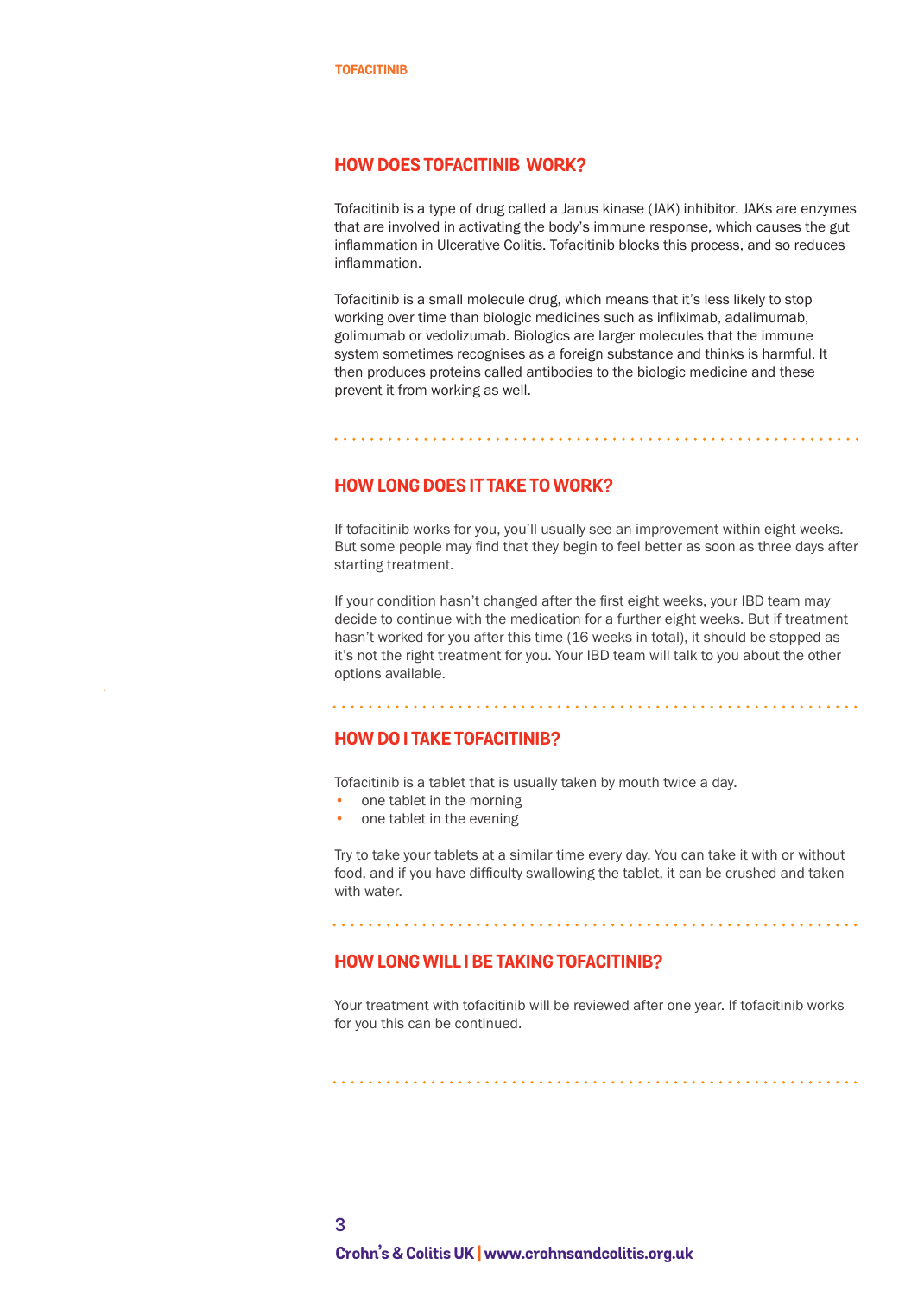#### <span id="page-3-0"></span>**WHAT'S THE NORMAL DOSE?**

Treatment begins with a dose of 10mg twice a day for eight weeks, known as the induction dose. If the treatment works for you this will be followed by 5mg twice a day going forward, known as the maintenance dose. Your treatment will be reviewed after one year.

If your Ulcerative Colitis flares whilst on 5 mg twice a day, your dose can be inreased back to 10mg twice a day to try to reduce the inflammation and symptoms. However there is a higher risk of side effects on the 10mg dose.

**CAN TOFICITINIB BE USED IN COMBINATION WITH OTHER DRUGS TO TREAT ULCERATIVE COLITIS?**

Tofacitinib is sometimes given with steroids (corticosteroids) to help bring about remission when you start treatment. The aim is to stop or reduce steroids when the tofacitinib starts working, as serious infections happen more often in people who also take steroids.

If you're taking mesalazine you can stay on this whilst taking tofacitinib.

But you shouldn't be prescribed tofacitinib with a biologic medicine such as infliximab, adalimumab, golimumab, vedolizumab or immunosuppressants such as azathioprine, methotrexate or mercaptopurine. If you are taking any of these medications, it is important that you stop them before starting tofacitinib.

**IS IT SAFE TO TAKE OTHER MEDICINES WITH TOFACITINB?** 

Always tell your doctor if you are taking any other medicines, because they may interact with tofacitinib and cause unexpected side effects. This includes medicines that you buy yourself, often known as over-the-counter medicines. Or any herbal, complementary or alternative medicines such as St John's Wort, sometimes used for low mood, which may reduce tofacitinib effectiveness.

Medicines that contain any of the following may also affect how the tofacitinib works:

- antibiotics used to treat bacterial infections such as clarithromycin and rifampicin.
- antifungals used to treat fungal infections such as fluconazole, ketoconazole, clotrimazole, itraconazole, and voriconazole.

This isn't a full list so talk to your IBD team or pharmacist before you take any other medicines.

66

**Tofacitinib is great as it is just a pill and can be taken in the comfort of your own home. Other drugs I tried meant going into hospital to have infusions. I've been in remission on tofacitinib for**  99 **three years now**

**Shirley,** age 47 Living with Ulcerative Colitis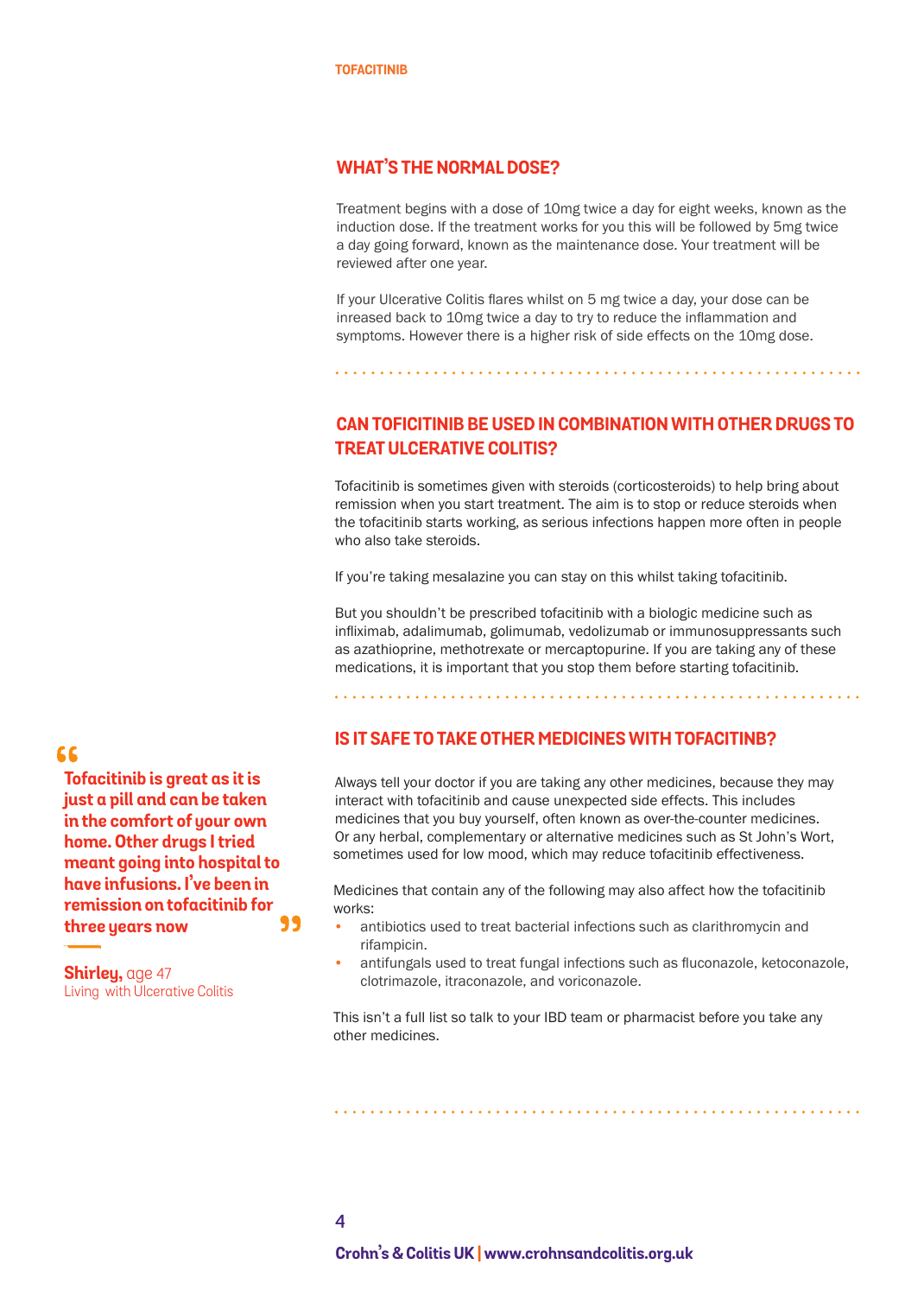#### <span id="page-4-0"></span>**DO I NEED ANY CHECKS BEFORE I START TREATMENT?**

Before you start treatment your IBD team will check that this treatment is right for you.

#### Blood tests

You'll have blood tests to check your full blood count, kidney function and lipids. Your IBD team may want to check if you've been exposed to a variety of viral infections including HIV, Hepatitis B and C, EBV (Epstein-Barr virus) and varicella to ensure that it is a safe and appropriate. They will also screen for tuberculosis.

#### Vaccinations

Tofacitinib acts on the immune system and can make you more susceptible to infections. To reduce this risk, you should have all the vaccinations you need before you start treatment.

If these are "live" vaccines such as the varicella zoster vaccination for shingles, you'll need to have this at least two weeks and ideally four weeks before you start the tofacitinib. See the section **Can I have immunisations while on tofacitinib?** 

#### Make sure your IBD team know if you have a history of:

- **Tuberculosis.** If you have any history of tuberculosis (TB) or any recent exposure to people with TB. You should not be given tofacitinib if you have active TB, and if you have underlying, inactive TB, this will need to be treated before you start therapy. Most doctors now use a blood test to check for underlying or inactive TB, but you may be given a chest x-ray as well.
- Infections. If you have a history of infections or currently have an infection, such as tonsillitis or a urinary tract infection, or have symptoms such as feeling feverish or generally unwell. Your tofacitinib treatment may need to be postponed until the any infection has cleared. This is because taking tofacitinib could make the infection worse.
- Heart problems. If you have heart problems such as congestive heart failure, ischemic heart disease or a history of fainting, tofacitinib may make your symptoms worse.
- **Blood clots**. Tofacitinib may increase the risk of blood clots in the legs (deep vein thrombosis) or lungs (pulmonary embolism). If you have a history of previous blood clots this medication is not right for you and you will not be offered this.
- **Cancer.** If you have already had cancer you may have a slightly increased risk of developing some types of cancer including lymphoma and some types of skin cancer. This is because tofacitinib affects the way your immune system works.
- Liver problems. If you've previously had hepatitis you may need regular checks for this as tofacitinib may increase the risk of you having hepatitis again.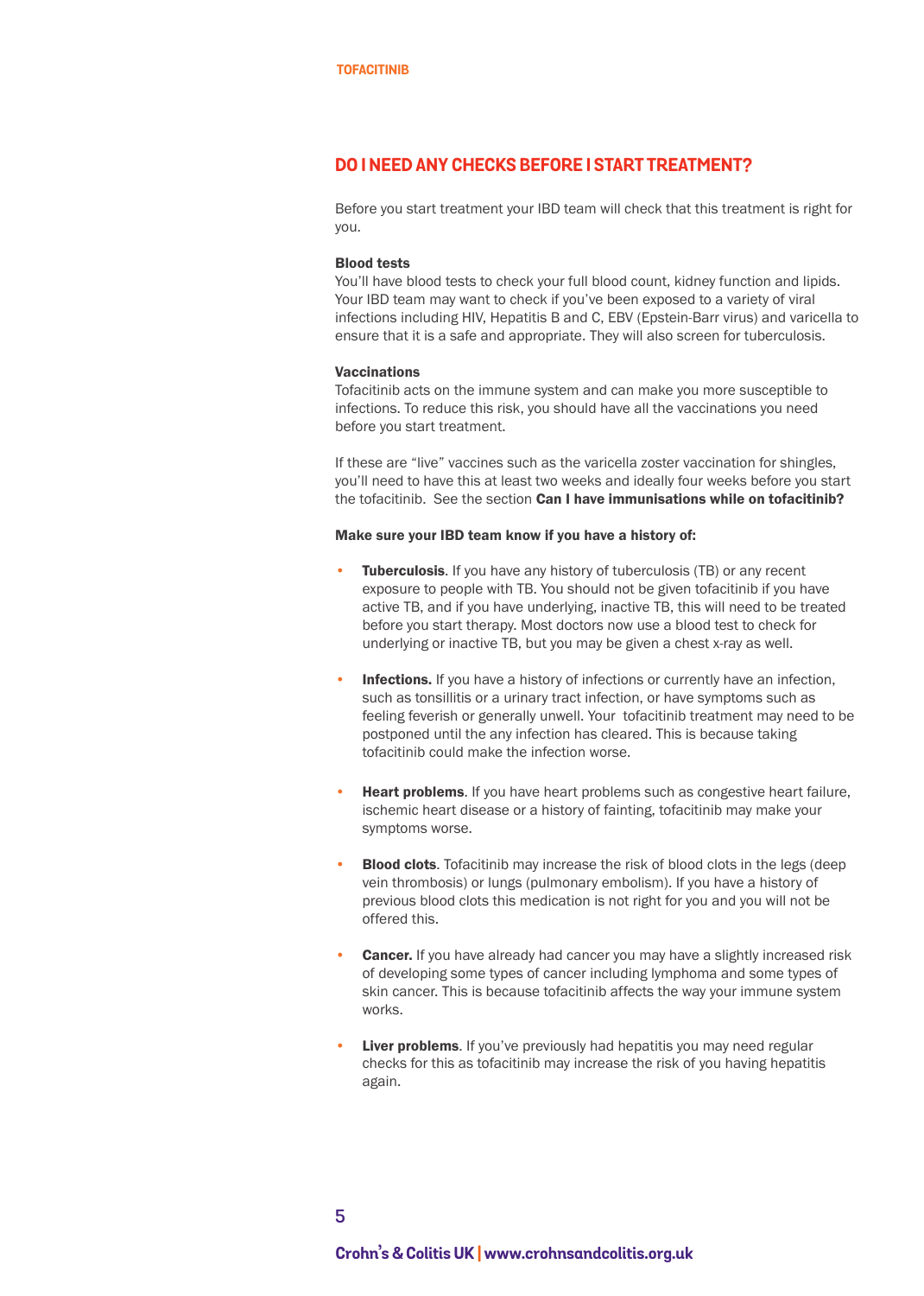#### <span id="page-5-0"></span>**DO I NEED ONGOING CHECKS?**

You should be offered blood tests after eight weeks of treatment and then every three months during treatment to monitor your white blood cells (lymphocytes, neutrophils) and red blood cells (haemoglobin), as the medication can cause a reduction in these. Your liver function and cholesterol will be routinely monitored too as tofacitinib can increase cholesterol levels for some people.

#### **WILL I NEED TO TAKE ANY SPECIAL PRECAUTIONS**

Because tofacitinib affects the way your immune system works, you may be more likely to get infections. Even a mild infection such as a cold or sore throat could develop into a more serious illness. Tell your IBD team if you begin to feel unwell and think you might have an infection.

Your doctor will give you a **[Patient Alert Card](https://www.medicines.org.uk/emc/rmm/796/Document)** which contains important information about what to look out for.

To reduce risks:

- **Have the annual flu vaccination.** You may also be advised to have a pneumonia vaccination. If left untreated pneumococcal infections can lead to pneumonia (inflammation of tissue in the lungs) septicaemia (a kind of blood poisoning) and meningitis (an infection of the protective membranes that surround the brain and spinal cord).
- Try to avoid close contact with people who have infections. This includes viruses and bacteria that cause chickenpox and shingles, measles, and pneumococcal disease. Contact your IBD team or doctor if you begin to feel unwell and think you may have caught an infection.
- Take care in the sun. There is a small increased risk of skin cancers for people who take tofacitinib. Take precautions in the sun including using sunblock, wearing a hat, covering your skin when you are out in strong sunshine and don't use sun beds.

#### **WHAT ARE THE MOST LIKELY SIDE EFFECTS OF TAKING TOFACITINIB?**

. . . . . . . . . . . . . . . . .

Like all drugs, tofacitinib can have unwanted side effects, although not everybody will get them. Some side effects may be quite mild and go away on their own. Others can be more serious and need treatment or may mean that tofacitinib isn't right for you.

Some of the most common side effects are mentioned below. You can find a full list in the Patient Information Leaflet (PIL) that comes with your medicine or at www.medicines.org.uk.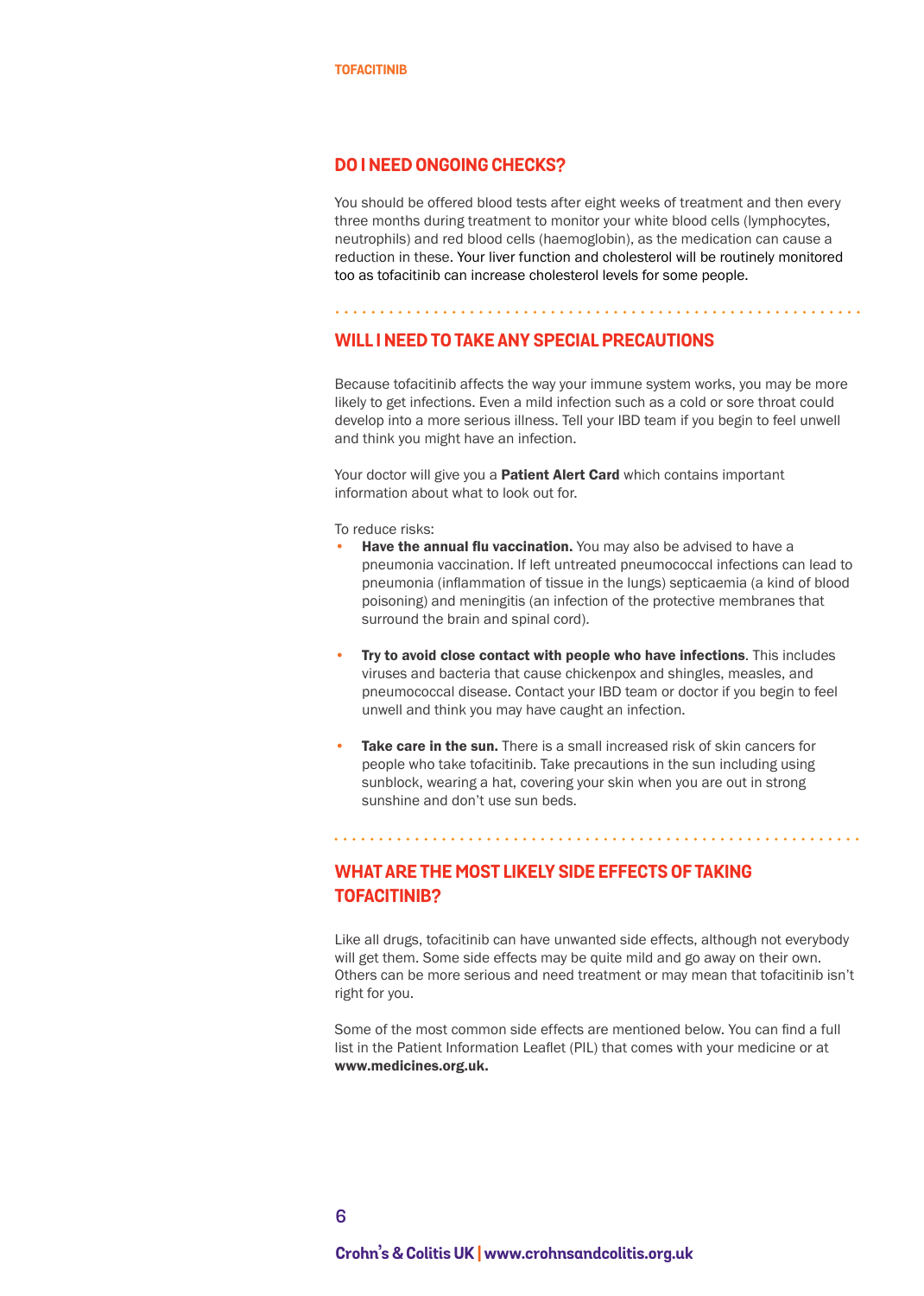#### <span id="page-6-0"></span>**IMMEDIATE REACTIONS**

Any medication can cause an allergic reaction. Tell your doctor immediately if you develop any of the following symptoms:

- difficulty breathing or swallowing
- rash, hives (swollen red patches of skin) or other signs of allergic reaction
- swollen face including lips and mouth or hands and feet

#### **COMMON SIDE EFFECTS**

The most common side effects that people experience when are taking tofacitinib are headache, runny or stuffy nose and slight swelling at the back of the throat nasopharyngitis), feeling sick (nausea) and joint pain (arthralgia).

#### **OTHER SIDE EFFECTS**

Because tofacitinib acts on the immune system it can have some serious side effects. Your IBD team will continue to monitor you to minimise risks but let them know if you:

- think you have an infection including having a fever, sore throat and achiness
- have a bump or open sore which is not healing.
- have gut symptoms that are not improving or are getting worse, especially if you also have a fever. There may also be a risk of gut perforation.

There is an increased risk of shingles (herpes zoster reactivation). If you develop blister like skin eruptions, you should stop the medication immediately and contact your IBD team. You can normally restart the drug once the rash has healed.

Tofacitinib may increase the risk of blood clots in your legs (deep vein thrombosis) or lungs (pulmonary embolism). Seek urgent medical care if you develop swelling of your legs or arms with reddened and swollen skin. Or breathlessness, chest or back pain whilst you're on this medication.

Tofacitinib may raise levels of blood cholesterol in some people. Your IBD team will monitor this with regular blood tests.

If you are worried about any new or ongoing symptoms talk to your IBD team. The Patient Information Leaflet (PIL) that comes with your medicine has a full list of side effects or at www.medicines.org.uk.

#### **CAN I HAVE IMMUNISATIONS WHILE ON TOFACITINIB?**

It is not safe to have "live" vaccines when you're taking this medicine. Live vaccines contain viruses that have been weakened, but not destroyed. People who are taking medicines which affect the immune system such as tofacitinib may not be able to produce antibodies quickly enough and risk becoming infected by the disease.

Live vaccines include polio, yellow fever, rubella (German measles), BCG (tuberculosis), MMR (measles, mumps and rubella) and Zostavax (shingles). However, you may be able to have the inactivated polio vaccine. If anyone in your family or household is due to have a live vaccine, check with your IBD team whether you need to take any special precautions.

**<sup>7</sup>**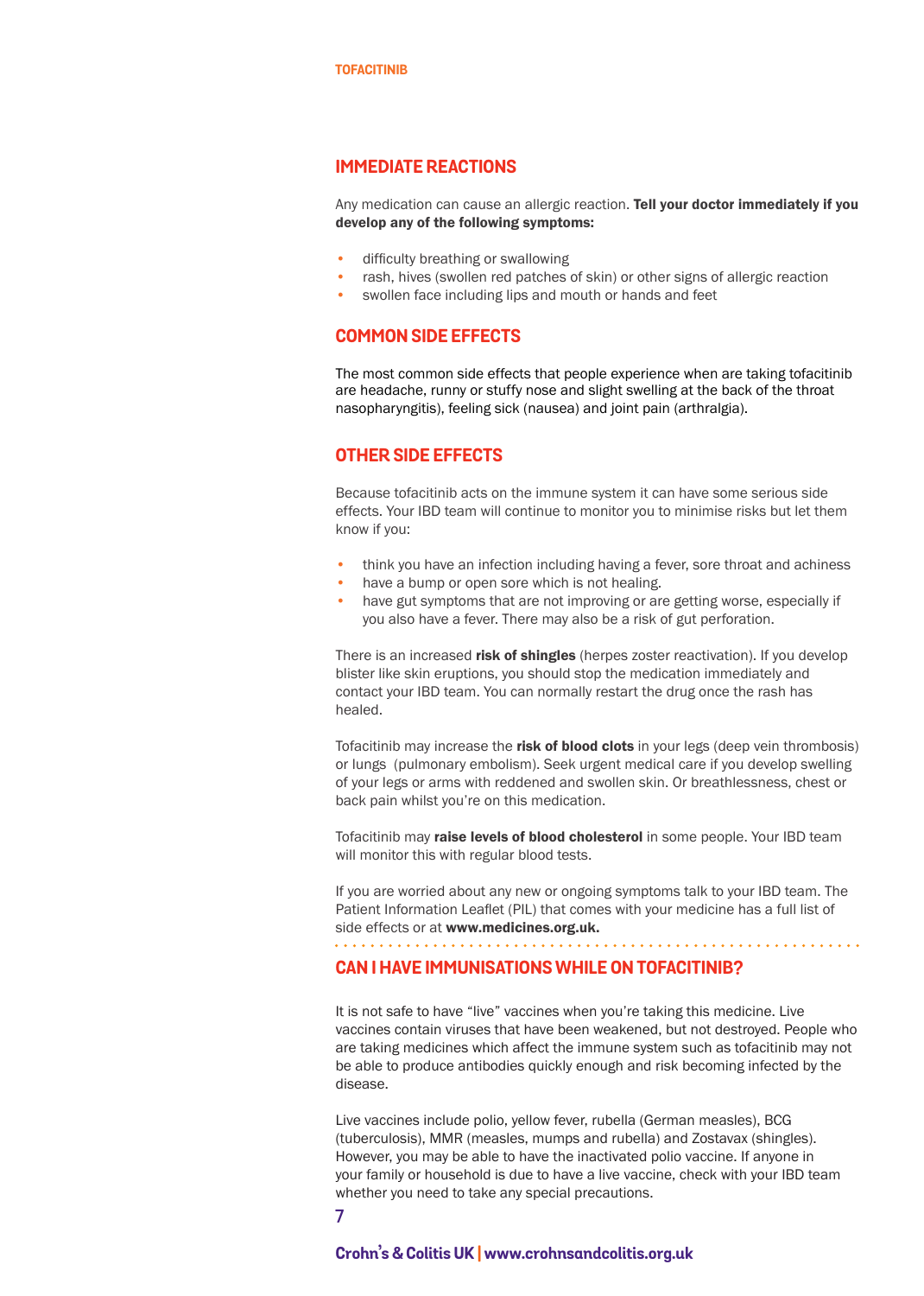#### <span id="page-7-0"></span>**DOES TOFACITINIB AFFECT FERTILITY OR PREGNANCY?**

You should not take tofacitinib if you are pregnant or planning to become pregnant. Tofacitinib can't be taken in pregnancy because of the risk of damage to the developing baby. Use effective contraception whilst you are taking this medicine and for four weeks after you stop taking this if you could get pregnant.

You can use oral contraception when you're taking tofacitinib. Our information sheet on **[Reproductive Health](http://crohnsandcolitis.org.uk/about-inflammatory-bowel-disease/publications/reproductive-health-and-ibd)** can help you decide on the right contraceptive for you based on your Colitis symptoms.

#### If you do become pregnant whilst you're taking tofacitinib

Tell your IBD team immediately. There are reports of some women who have become pregnant while taking tofacitinib, mostly in early pregnancy. In these women there wasn't any increase in miscarriage or birth defects in the baby.

#### If you are planning to become pregnant

We don't know yet if tofacitinib affects fertility in men or women. If you're planning to get pregnant tell your IBD team as you will need to stop taking tofacitinib.

#### What about breastfeeding?

It's not yet known whether tofacitinib is present in breast milk so as a precaution you should avoid breastfeeding.

. . . . . . . . . . . . . . . . . .

#### **CAN I DRINK ALCOHOL?**

Alcohol isn't known to have any interaction with tofacitinib. 

#### **STOPPING OR CHANGING TREATMENT**

There are a few reasons why you and your IBD team might think the time is right for you to stop or change treatment.

Tofacitinib stops working - because tofacitinib is a small molecule, antibodies to the drug are not likely to form. This means that tofacitinib is less likely than biologics to stop working over time. But if it does stop workingyou can increase the dose back to 10mg twice daily to recapture the previous benefit, although this does increase the risk of side effects. If you stop the drug for a period of time it can be re-started later without an increased risk of side effects or lack of response.

Side effects - if side effects are serious or difficult to manage, your IBD team will talk to you about your options.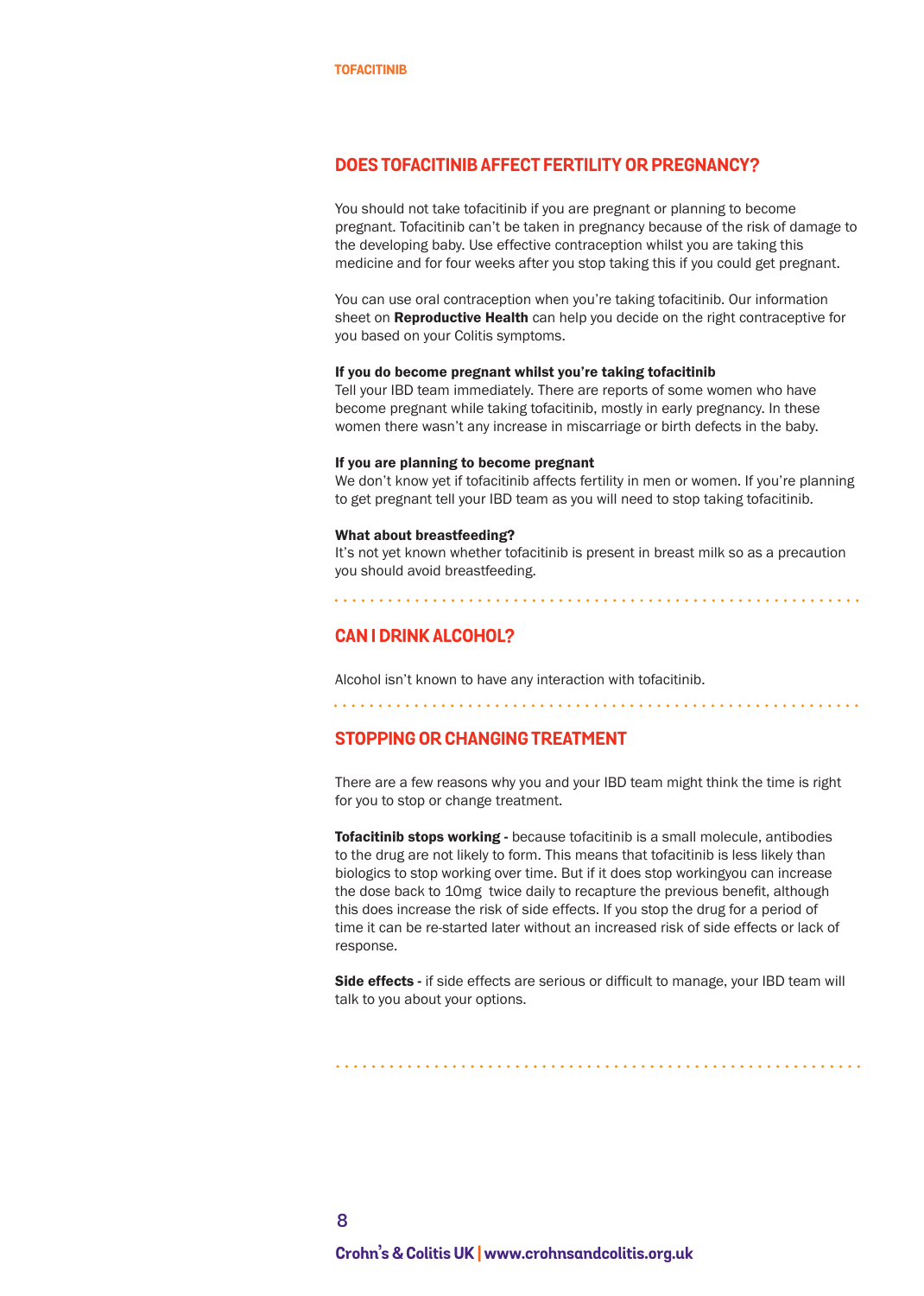#### <span id="page-8-0"></span>**WHO SHOULD I TALK TO IF I'M WORRIED?**

If you're worried about your tofacitinib treatment or have any questions, talk to your IBD team. They should be able to help you with any queries such as why it's been prescribed, what the correct dose and frequency are, what monitoring is in place, and what alternatives may be avalible for you.

Your IBD team should give you clear information, talk with you about your options and listen carefully to your views and any worries or concerns you may have. The choice of treatment between tofacitinib, biological drugs and surgery should be made after talking with your IBD team about the possible advantages and disadvantages of all the options. You can also talk to the Crohn's & Colitis UK [Helpline](https://www.crohnsandcolitis.org.uk/support/helpline).

#### **HELP AND SUPPORT FROM CROHN'S & COLITIS UK**

We're here for you whenever you need us. Our award-winning publications on Crohn's and Colitis have the information you need to help you manage your condition.

We have information on a wide range of topics, from individual medicines to coping with symptoms and concerns about relationships, school and employment. We'll help you find answers, access support and take control.

All publications are available to download from our website: [crohnsandcolitis.org.uk/publications](http://crohnsandcolitis.org.uk/publications)

Health professionals can order some publications in bulk by using our online ordering system, available from the webpage above. If you would like a printed copy of a booklet or information sheet, please contact our helpline.

Our helpline is a confidential service providing information and support to anyone affected by Crohn's or Colitis.

Our team can:

- help you understand more about Crohn's and Colitis, diagnosis and treatment options
- provide information to help you live well with your condition
- be there to listen if you need someone to talk to.
- help you understand and access disability benefits.
- put you in touch with a trained support volunteer who has personal experience of Crohn's or Colitis.

Call us on 0300 222 5700 or email helpline@crohnsandcolitis.org.uk. See our website for LiveChat: [crohnsandcolitis.org.uk/livechat](https://www.crohnsandcolitis.org.uk/support/helpline#live%20chat)

#### Crohn's & Colitis UK Forum

This closed-group community on Facebook is for everyone affected by Crohn's or Colitis. You can share your experiences and receive support from others at: [facebook.com/groups/CCUKforum](http://facebook.com/groups/CCUKforum) 

#### Help with toilet access when out and about

If you become a member of Crohn's & Colitis UK, you will get benefits including a Can't Wait Card and a Radar key to unlock disabled toilets. This card shows that you have a medical condition and combined with the Radar key will help when you need urgent access to the toilet when you are out and about. See our website for further information: [crohnsandcolitis.org.uk/membership](http://crohnsandcolitis.org.uk/membership) or call the membership team on 01727 734465.

**9**